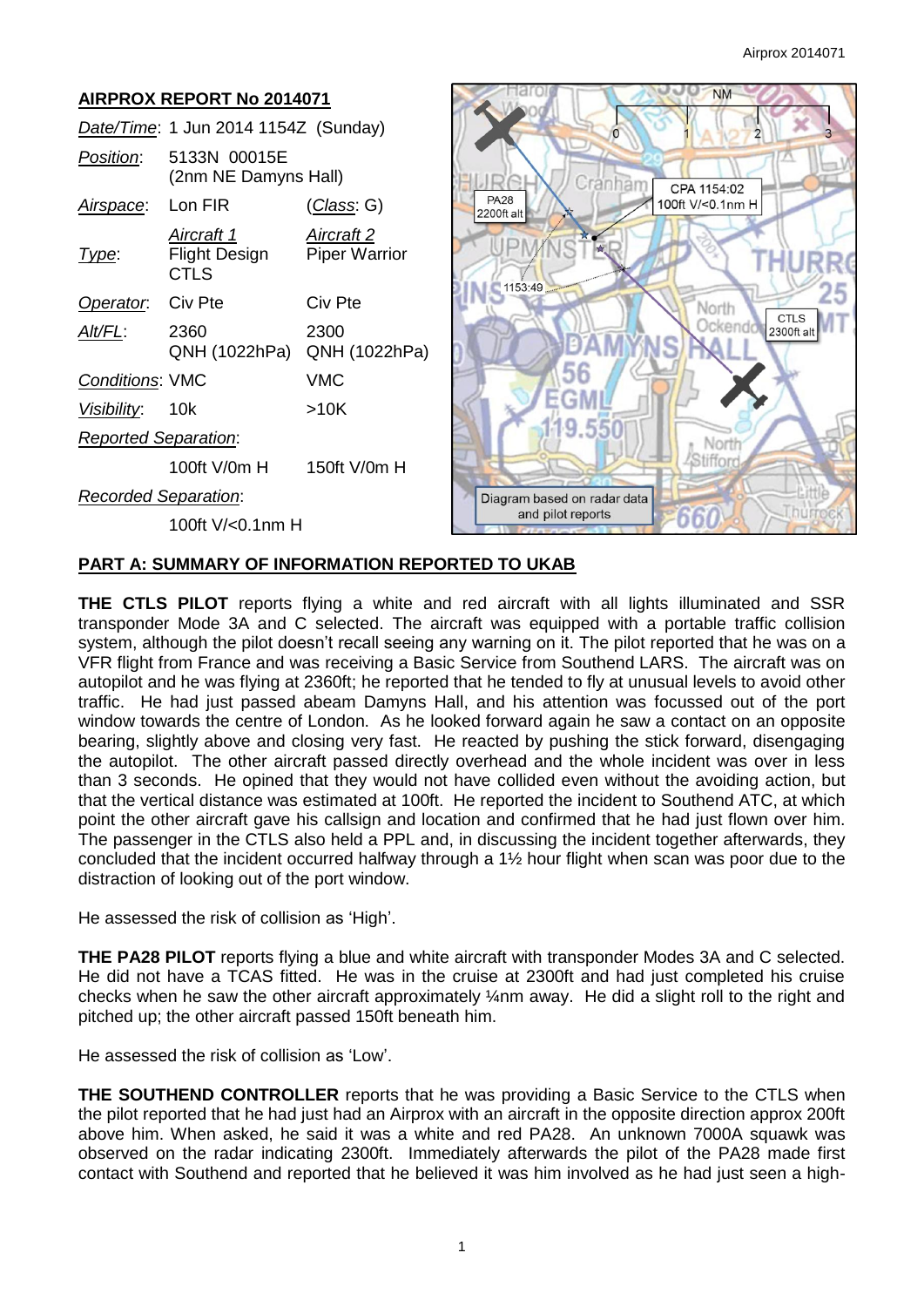wing microlight go under him, he was given a squawk and, when identified, this correlated with the 7000A that had been in the vicinity of the microlight at the time of the event.

#### **Factual Background**

The Southend weather was reported as

EGMC METAR : 011150 VRB03KT 9999 FEW043 19/11 Q1022=

#### **Analysis and Investigation**

### **CAA ATSI**

The Airprox occurred 1.7nm to the northeast of Damyns Hall airfield. At 1146:50 the CTLS was 11.8nm to the southwest of Southend Airport tracking northwest at 2300ft (QNH 1022) and in receipt of a Basic Service from Southend Radar. The PA28 was not in receipt of an air traffic service.

At 1152:53 the CTLS passed 2.1nm east abeam Damyns Hall airfield at 2400ft. The PA28 was 3.3nm north of Damyns Hall airfield, tracking southeast at 2200ft and squawking 7000. The distance between the two aircraft on reciprocal tracks was 4.3nm.

At 1153:46 the distance between the two aircraft had reduced to 1nm and at 1154:02, just prior to the CPA (Figure 1), the horizontal distance was 0.1nm and vertical distance 100ft.

CPA is estimated to have occurred at 1154:03 as the aircraft crossed on reciprocal tracks. The next sweep of the radar at 1154:06 showed that the two aircraft had passed and were diverging with both indicating an altitude of 2300ft (Figure 2).

At 1154:26 the following RTF exchange occurred:

- CTLS *"(CTLS)c/s er we've just had an Airprox with an aircraft going in the opposite direction about two hundred foot above us"*
- ATC *"(CTLS)c/s roger and any idea of the colour or type of aircraft"*
- CTLS *"Looked like a P A two eight white with red (CTLS)c/s"*
- PA28 *"Southend Radar (PA28)c/s just about to call you and overheard the previous conversation I think it was actually us just saw a high wing microlight go underneath opposite direction"*



**Figure 1 – Swanwick MRT at 1154:02**



**Figure 2 – Swanwick MRT at 1154:06**

ATC *"(PA28)c/s roger just report your position"*

PA28 *"Just er just east of Damyn Hall aerodrome currently three er two thousand three hundred feet".*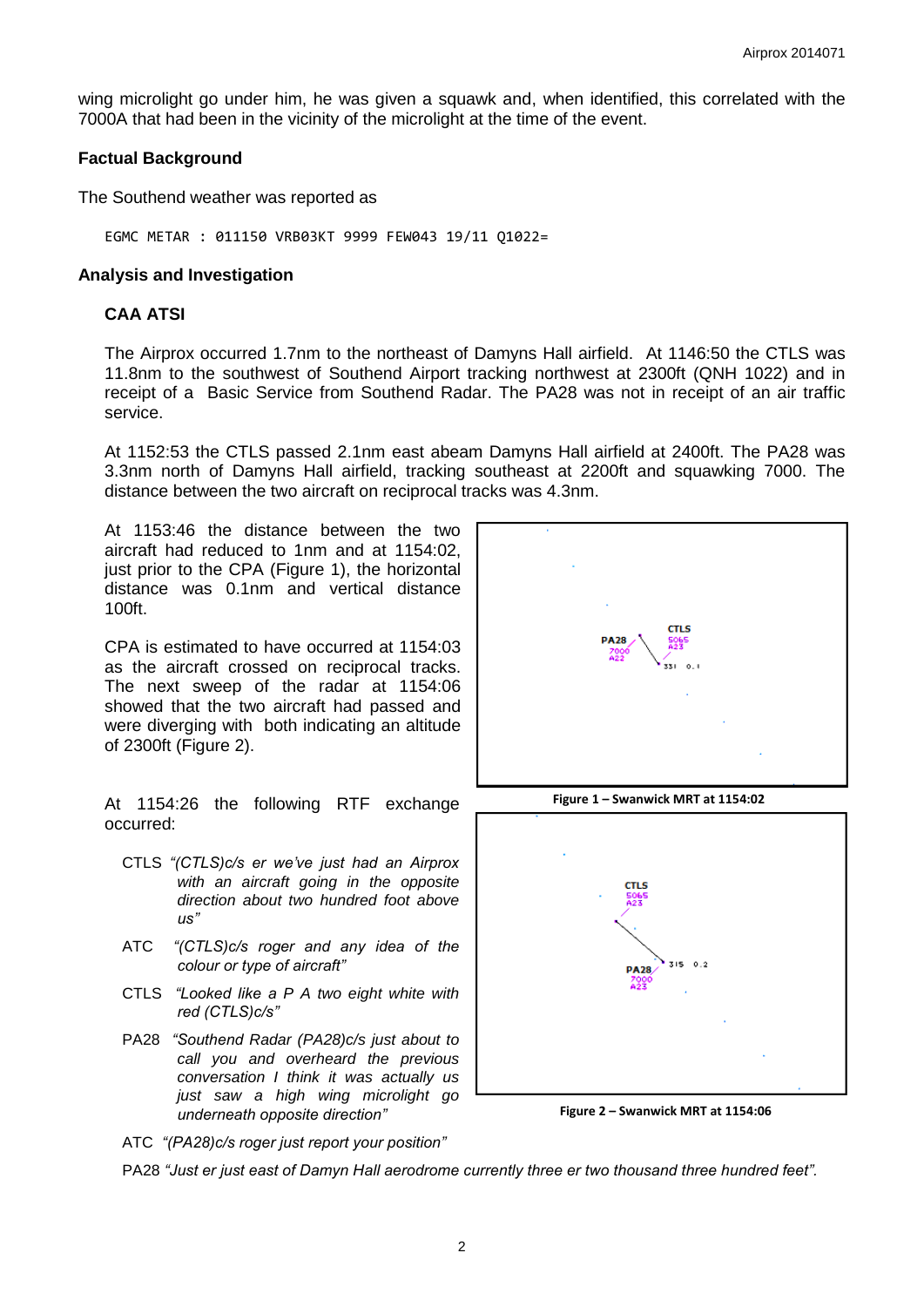The PA28 was subsequently instructed to squawk 5062 and was identified by Southend Radar at 1156:21.

It was not possible to absolutely determine the vertical separation at CPA. Just prior to CPA radar recording indicated that the CTLS was 100ft above the PA28. However the pilots of both aircraft reported that the PA28 had been the higher of the two aircraft, 100-200ft above the CTLS. The PA28 pilot's written report indicated a level of 2300ft and the CTLS pilot as 2360 ft. It was noted that prior to the Airprox the Mode C of the PA28 (squawking 7000 – unverified) was fluctuating between 2200ft and 2300ft and was likely 2300ft +/- 100ft.

[UKAB Note: Within its specification, SSR Mode C can be up to 200ft in error and this could easily account for any discrepancy between the recording and visual report].

The CTLS was operating VFR in receipt of a Basic Service, where the pilot is ultimately responsible for collision avoidance. The controller was not required to monitor the CTLS and was unaware of the PA28 until it called after the occurrence.

# **UKAB Secretariat**

Both pilots shared an equal responsibility to avoid a collision and not to fly into such proximity as to create a danger of collision.<sup>1</sup> The geometry is considered to be head-on, so both pilots were required to manoeuvre to the right.<sup>2</sup>

# **Summary**

An Airprox was reported on 1<sup>st</sup> June 2014 at 1155 between a Flight Design CTLS microlight and a PA28. Both pilots were operating in Class G airspace, the CTLS was receiving a Basic Service from Southend and did not receive any Traffic Information. Both pilots report seeing the other late and taking avoiding action: the recorded separation was 100ft vertically and less than 0.1nm horizontally.

# **PART B: SUMMARY OF THE BOARD'S DISCUSSIONS**

Information available included reports from the pilots of both aircraft, transcripts of the relevant RT frequencies radar photographs/video recordings and reports from the air traffic controller involved.

The Board first discussed the actions of the PA28 pilot and agreed that it was unfortunate that he had not called earlier to request a service with Southend Radar because this may have alerted the CTLS to his presence. This was especially pertinent as several Board members opined that this was a busy piece of airspace that was acting as a funnel due to the constraints of the airspace in the area. The Board wondered whether his cruise checks had distracted him at an unfortunate time, and noted his somewhat more relaxed impression of the severity of an event with a head-on CPA of circa 100ft and <0.1nm (he assessed the risk of collision as low in his report), and his 'slight roll and pitch up' which did not seem to correlate with the CTLS pilot's assessment and actions.

For his part, the CTLS pilot acknowledged that he had been distracted by looking out towards London, and the Board agreed that this highlighted the need to be vigilant with all-round lookout at all times. The Board considered whether the CTLS would have been better served under a Traffic Service, but accepted that this level of service was not always available as it heavily depended on controller workload.

In discussing the cause, the Board were unanimous in their decision that this was a late sighting by both pilots, and that the risk was Category B; although avoiding action had been taken to prevent a collision, safety margins had been much reduced below normal.

 $\overline{\phantom{a}}$ 

Rules of the Air 2007 (as amended), Rule 8 (avoiding Aerial Collisions).

 $2$  Ibid. Rule 10 (Approaching head-on).